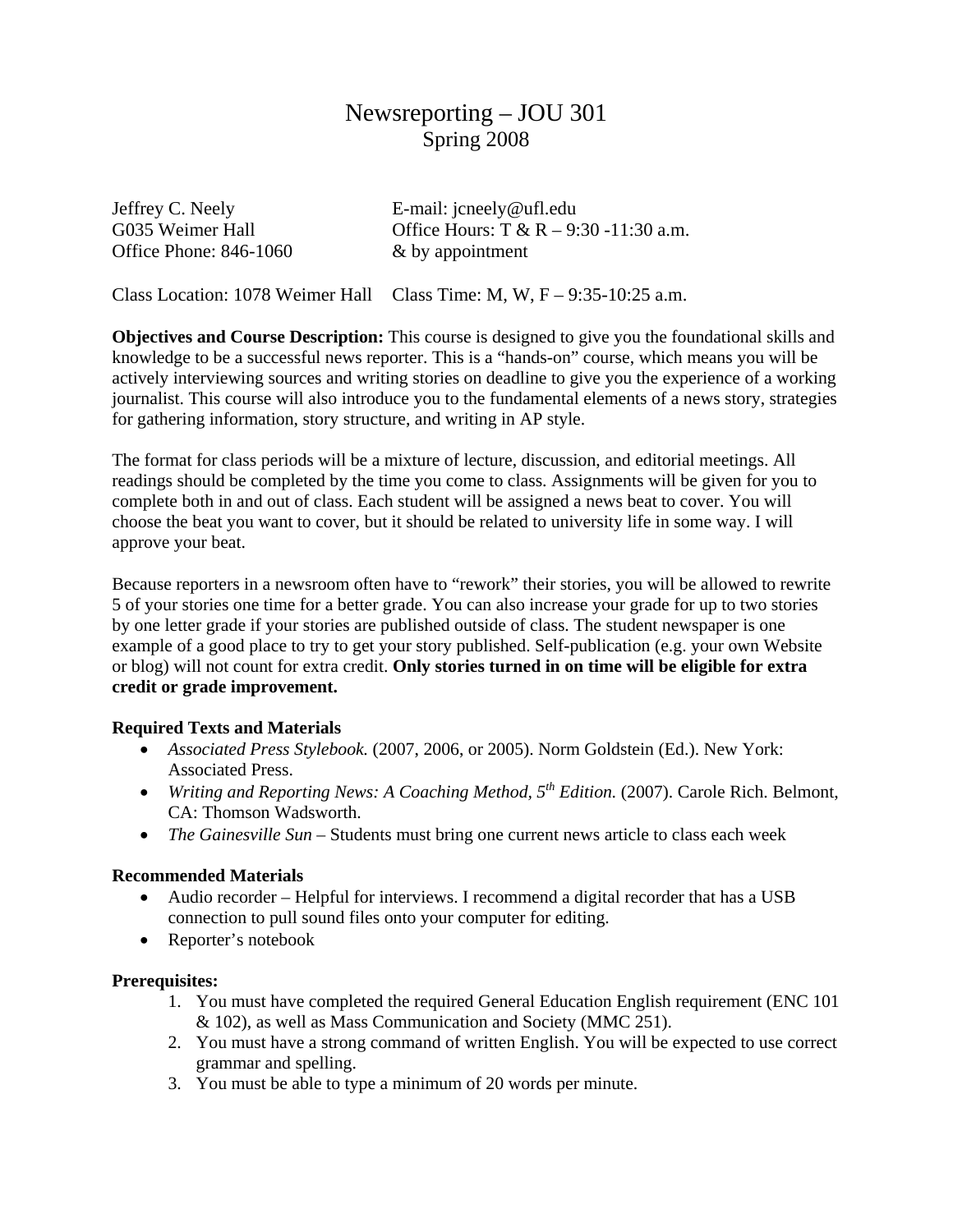**Academic Honesty:** You are responsible to abide by the University of Florida's policy of Academic Honesty. You are expected to do your own work and properly cite the research or ideas of others. Cheating or plagiarism in any form will not be tolerated. Misrepresentation or fabrication of any information will likewise not be tolerated. If you fail to abide by these policies, you will automatically receive a zero on the assignment. In addition, I will follow the Judicial Process for Honor Code Violations to handle the situation according to university policy. If you have any questions about whether or not something is a violation of academic honesty, **ask me!** You can also find more information about the university's academic honesty policy at [http://www.dso.ufl.edu/judicial/academic.php.](http://www.dso.ufl.edu/judicial/academic.php)

**Accommodation for Students With Disabilities:** Students needing classroom accommodation for a disability must first register with the Dean of Students Office. The Dean of Students will provide documentation to the student, who will then bring a copy of this documentation to me. If you do have a disability that requires accommodation, please do not hesitate to request it, even if you don't believe you'll need it during the course of the class. You can contact the Dean of Students Office by calling (352) 392-1261, or going to their Web site at [http://www.dso.ufl.edu](http://www.dso.ufl.edu/).

# **Classroom Policies:**

- Turn off your cell phone and put it away
- No food. You may bring a drink if it has a lid, but please no spills and make sure you throw your garbage away at the end of class.
- Laptops are not allowed to be used during lecture or class discussions. There may be times when we break off to work independently or in groups that you will be allowed to use your laptop. I'll let you know. Otherwise, please keep your laptop turned off and put away.
- You will be expected to participate in discussions. All students are expected to maintain a respectful attitude toward their fellow classmates and to me. Insults, rudeness and any other behavior unfit for the classroom will not be tolerated.

**Attendance:** Attendance is mandatory. You are allowed two unexcused absences throughout the semester without penalty. Absences such as weddings, vacations, conflicts with other classes, etc. are considered unexcused. You must arrange with me to make up any missed assignments ahead of time. You must provide documentation for any additional, unforeseeable absences (i.e. illness, death in the family, etc.). Any unexcused absence after two absences will result in your final class grade reduced by one letter grade.

**Tardiness:** Please be courteous to your fellow students and me – arrive for class on time. If you arrive to class more than 10 minutes late, you will be considered tardy. I'll let you slide once. After that, any tardy will result in your final class grade reduced by 2 percent. I will also probably call attention to your lack of timeliness in class when you come in.

**Deadlines:** Newsrooms operate on deadlines. You might as well start getting used to it now. All assignments must be turned in by the beginning of class on the day they are due. If you find you are having trouble with an assignment, come to me **ahead of time**. In some cases, with my permission in advance, you may be allowed to turn in an assignment up to 24 hours late for a reduction of one letter grade on the assignment. In all other cases, any deadline not met will result in a zero for the assignment.

**Covering Your Beat:** Each student will be assigned a news beat to cover for this class. We will discuss possible beats in class. I must approve your beat before you start working on stories.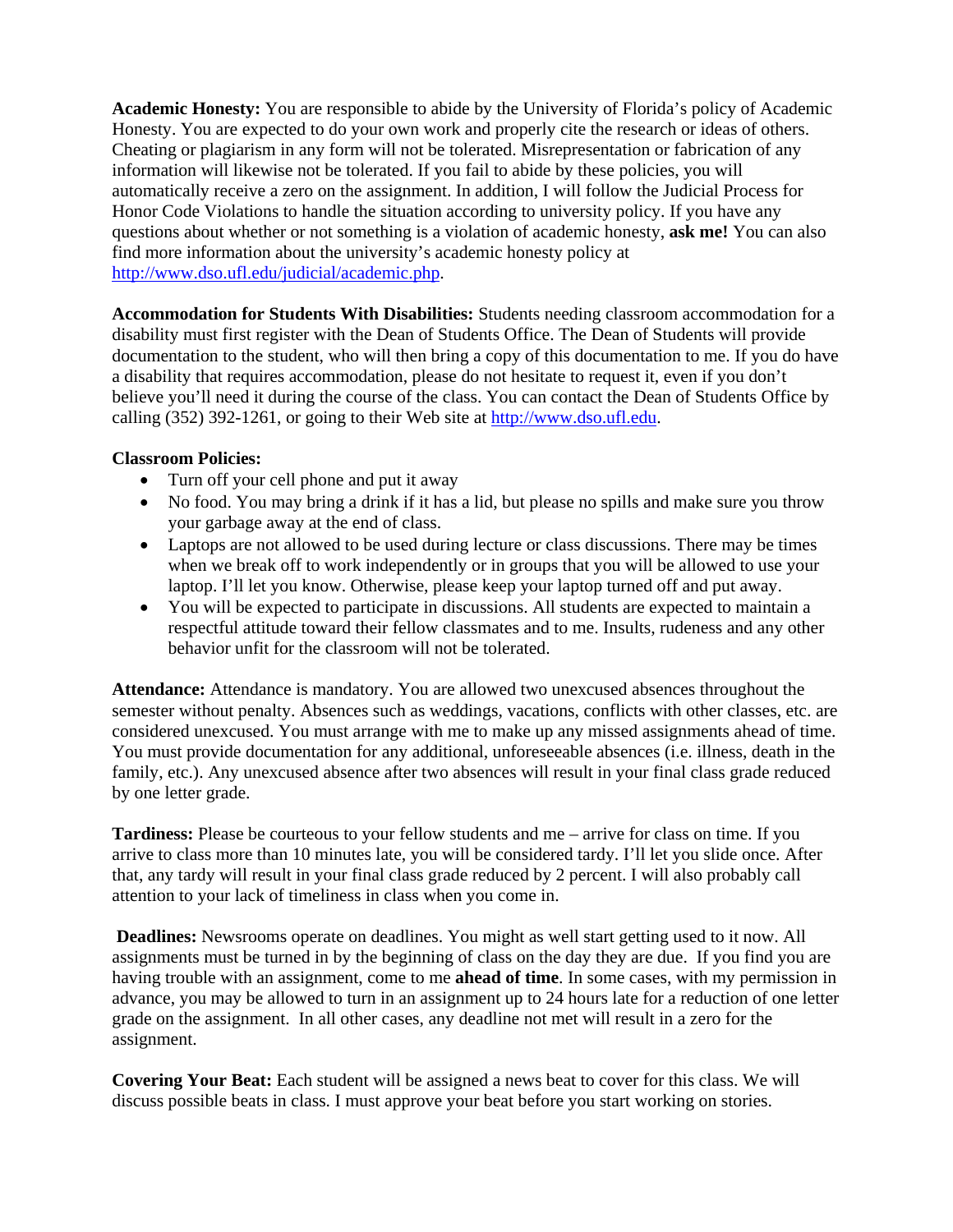You will be required to complete 10 news stories throughout the semester. You must turn in a budget item for each story before you start to work on it. Each story must include at least two sources. You must turn in a source sheet with each story listing the names and contact information of your sources.

This is your beat! In most cases, unless there is something important I think you really need to cover, I will not tell you what stories to write. You must come up with story ideas on your own. So, it's very important you get to know your beat. Talk to everyone you can who may know what's happening on your beat. It's your job to report the news!

**Errors and Penalties:** You are expected to have a strong command of written English. Errors in spelling, grammar, AP style, etc. will result in a 5 percent penalty off your grade for that story. A fact error will result in a **50** percent penalty off your grade for the assignment. So, make sure you edit your work carefully and get your facts right! Stories with only one human source will also result in a 50 percent penalty. Stories with no human source will automatically result in a **0** for the assignment. You may interview sources by e-mail only if this is your last resort, and you must come see me beforehand. An e-mail interview cannot be your only source for a story.

**Current Events:** The best way to learn how to write a news story is by reading other news stories. You will be expected to come to class every Monday with one story from the previous week that you have read and found interesting. We will be using these stories for in-class assignments, so make sure you bring a copy to class with you. These exercises will be factored in to your class participation grade. **Note: These stories should be from a professional newspaper – local or national. Please do not bring stories from the student newspaper, magazines, or other non-newspaper publications.** 

**AP Style Quizzes:** AP style is the standard in the newspaper business. Therefore, you will be expected to know it well. There will be 12 quizzes over the semester and you will be allowed to drop the lowest two grades. These are open-book, open-note quizzes, but there is no sharing of answers. You will have approximately 15 minutes to complete each quiz. So, make sure you come to class prepared on the day of the quiz. Make-up quizzes will only be given if you notify me in advance that you will be unable to attend class on the day of a quiz.

**Final Exam:** There will be one exam at the end of the course. The exam will test material covered in the reading and material covered in class. I will hold a review session during the class period before the day of the exam. It is your responsibility to be in class for the review, or to get the notes from a classmate. I will not go over the review again for any student who misses it the first time.

Except in extremely rare and unforeseeable circumstances (i.e. death in the family, tragic accidents, etc.), I will not allow a student to make up the exam. In such cases, you must provide documentation.

| <b>Total points possible</b>                           |                        |     | $1,000$ points |  |
|--------------------------------------------------------|------------------------|-----|----------------|--|
| <b>Class Participation</b>                             |                        |     | 200 points     |  |
| Final Exam                                             |                        |     | 200 points     |  |
| <b>AP Style Quizzes</b>                                | 20 points X 10 Quizzes | $=$ | 200 points     |  |
| News stories                                           | 40 points X 10 Stories | $=$ | 400 points     |  |
| <b>Grading:</b> Grades will be determined as follows – |                        |     |                |  |

**Grading:** Grades will be determined as follows –

Final grades will be assigned on the standard break-points:  $90\%$ -plus = A,  $87\%$ - $89\%$  = B+,  $80\%$ - $86\%$  $= B$ , 77%-79%  $= C_{+}$ , 70%-76%  $= C$ , 67%-69%  $= D_{+}$ , 60%-66%  $= D$ , less than 60%  $= E$ . It is unlikely that the grades will be curved.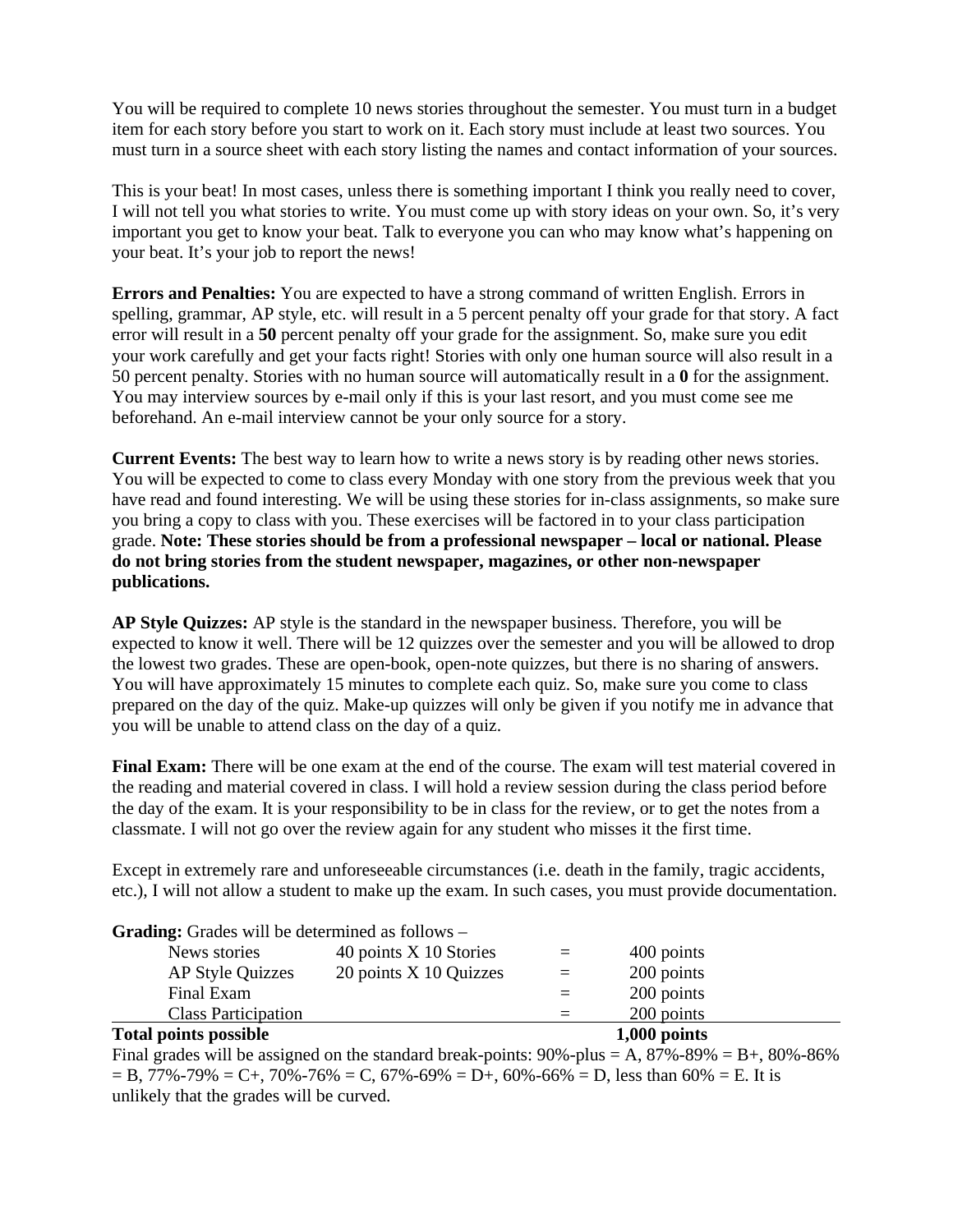# **Schedule of Topics and Assignments**

*Week 1*  $M - Jan. 7$ Introduction to the course

 $W - Jan.9$ Discussion of news beats, pitching a news story and understanding a budget item

 $F - Jan. 11$ Assignment of news beats Turn in budget item/pitching **Story 1** 

*Week 2*

 $M - Jan$  14 Current events discussion  $Rich - Chapters 1&2$ The Basic News Story

W – Jan. 16 **AP Style Quiz 1**  Rich – Chapters 1&2 (continued) The Basic News Story

 $F - Jan. 18$ **Story 1 due**  Turn in budget item/pitching **Story 2**

*Week 3* M – Jan. 21 **Martin Luther King, Jr. Day (No class)** 

W – Jan. 23 Current events discussion Rich – Chapter 3 Curiosity and Story Ideas

 $F - Jan. 25$ **Story 2 due**  Turn in budget item/pitching **Story 3**  Rich – Chapter 3 (continued) Curiosity and Story Ideas

### *Week 4*

M – Jan. 28 Current events discussion Chapter 7 Leads and Nut Graphs

W – Jan. 30 **AP Style Quiz 2**  Rich – Chapter 7 (continued) Leads and Nut Graphs

 $F - Feb. 1$ **Story 3 due**  Turn in budget item/pitching **Story 4** 

### *Week 5*

 $M - Feb. 4$ Current events discussion Rich – Chapter 8 Story Structure

 $W - Feb. 6$ **AP Style Quiz 3**  Rich – Chapter 8 (continued) Story Structure

 $F - Feb. 8$ **Story 4 due**  Discussion of challenges in covering the news

### *Week 6*

M – Feb. 11 Current events discussion Rich – Chapter 4 Sources and Online Research

W – Feb. 13 **AP Style Quiz 4**  Rich – Chapter 4 (continued) Sources and Online Research

F – Feb. 15 Turn in budget item/pitching **Story 5**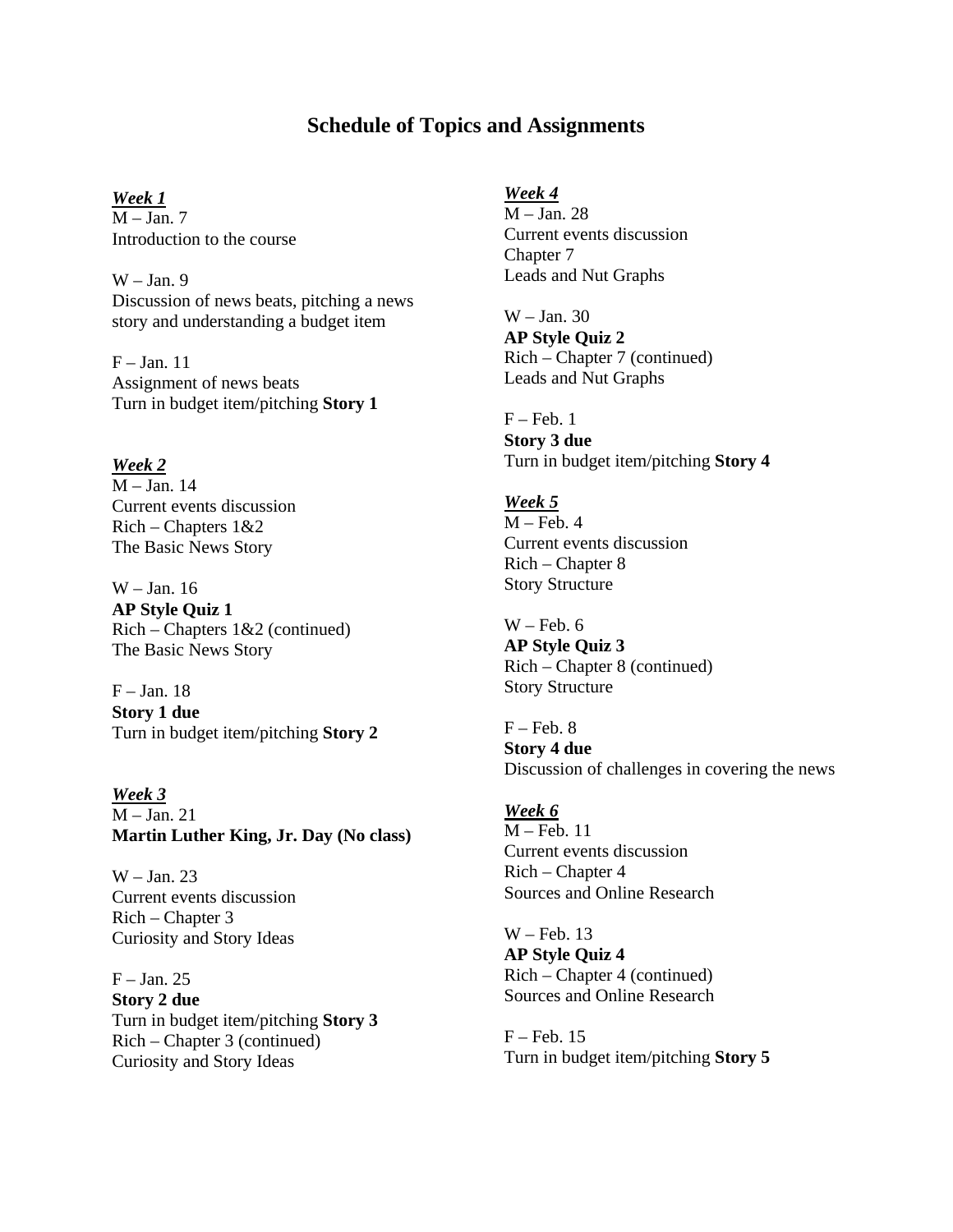*Week 7* M – Feb. 18 Current events discussion Rich – Chapter 5 Interviewing Techniques

W – Feb. 20 **AP Style Quiz 5**  Rich – Chapter 5 (continued) Interviewing Techniques

 $F - Feb. 22$ **Story 5 due**  Turn in budget item/pitching **Story 6** 

*Week 8* M – Feb. 25 Current events discussion Rich – Chapter 6 Grammar and Usage

W – Feb. 27 **AP Style Quiz 6**  Rich – Chapter 6 (continued) Grammar and Usage

 $F - Feb. 29$ **Story 6 due**  Turn in budget item/pitching **Story 7** 

*Week 9*  $M - March 3$ Current events discussion Rich – Chapter 17 Beat Reporting

W – March 5 **AP Style Quiz 7**  Rich – Chapter 17 (continued) Beat Reporting

F – March 7 **Story 7 due**

*Spring Break: March 10 – March 14 (No Classes)*

*Week 10* M – March 17 Current events discussion Rich – Chapter 18 Speeches, New Conferences and Meetings

W – March 19 **AP Style Quiz 8**  Rich – Chapter 18 Speeches, New Conferences and Meetings

F – March 21 Turn in budget item/pitching **Story 8**

*Week 11* M – March 24 Current events discussion Rich – Chapter 19 Government and Statistical Stories

W – March 26 **AP Style Quiz 9**  Rich – Chapter 19 Government and Statistical Stories

F – March 28 **Story 8 due**  Turn in budget item/pitching **Story 9** 

*Week 12* M – March 31 Current events discussion Rich – Chapter 20 Crime and Punishment

W – April 2 **AP Style Quiz 10**  Rich – Chapter 20 (continued) Crime and Punishment

 $F - April 4$ **Story 9 due**  Turn in budget item/pitching **Story 10**